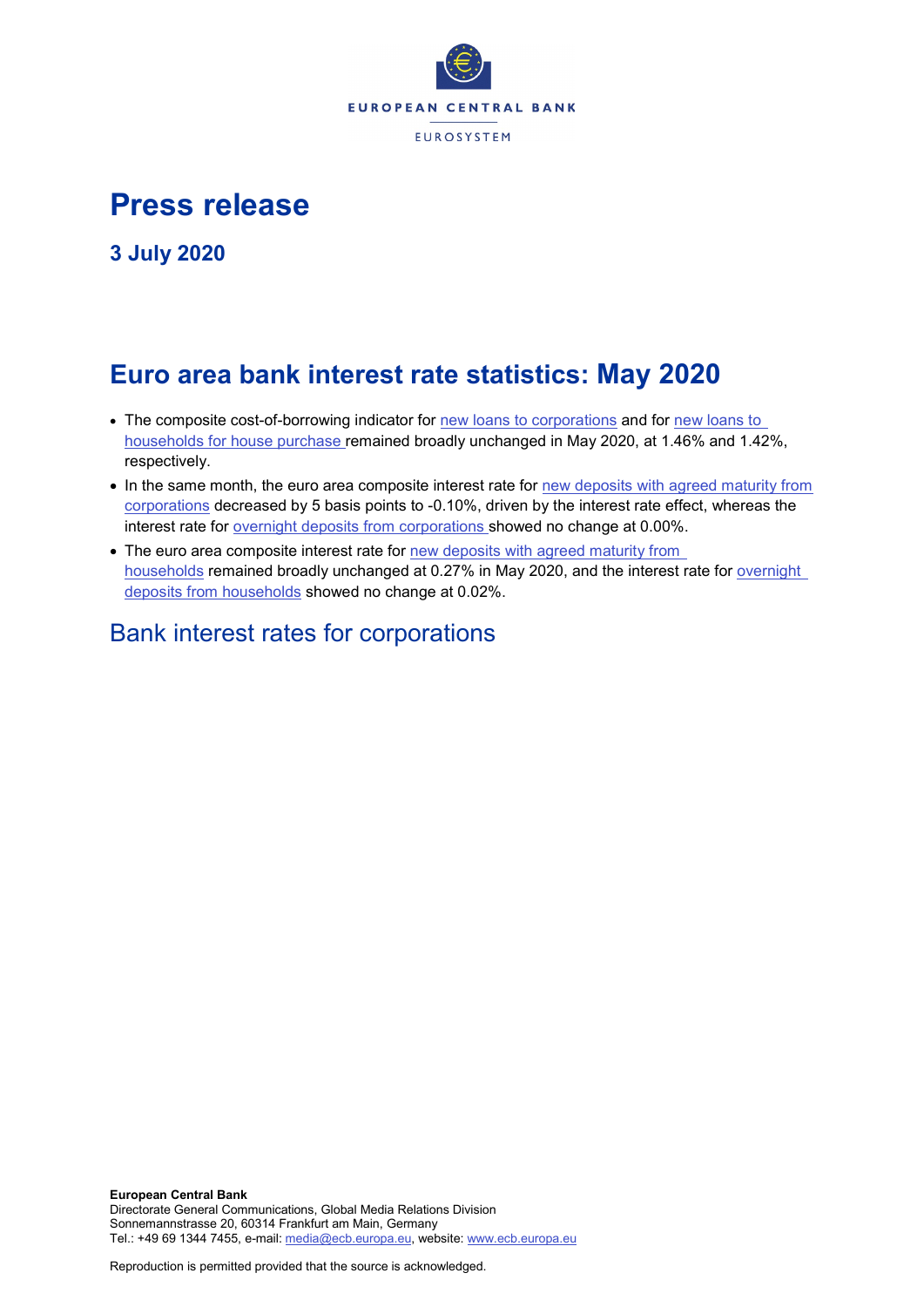## **Chart 1**

#### Bank interest rates on new loans to, and deposits from, euro area corporations

(percentages per annum)



### [Data for cost of borrowing and deposit interest rates for corporations \(Chart 1\)](http://sdw.ecb.europa.eu/browseSelection.do?type=series&q=MIR.M.U2.B.L22.A.R.A.2240.EUR.N+MIR.M.U2.B.A2I.AM.R.A.2240.EUR.N+MIR.M.U2.B.L21.A.R.A.2240.EUR.N&node=SEARCHRESULTS)

The composite cost-of-borrowing indicator, which combines interest rates on all loans to corporations, remained broadly unchanged in May 2020. The interest rate on new loans of over €1 million with a floating rate and an initial rate fixation period of up to three months remained broadly unchanged at 1.23%. The rate for new loans of the same size with an initial rate fixation period of over three months and up to one year decreased by 6 basis points to 1.07%, mainly driven by the weight effect. The rate for new loans of over €1 million with an initial rate fixation period of over ten years increased by 18 basis points to 1.45%. This increase was due to developments in two euro area countries and was mostly driven by the interest rate effect. In the case of new loans of up to €250,000 with a floating rate and an initial rate fixation period of up to three months, the average rate charged decreased by 11 basis points to 1.87%. This decrease was due to developments in two euro area countries and was driven by the interest rate effect.

As regards new deposit agreements, the interest rate on deposits from corporations with an agreed maturity of up to one year decreased by 5 basis points to -0.13% in May 2020, driven by the interest rate effect. The interest rate on overnight deposits from corporations stayed constant at 0.00%. The interest rate on new loans to sole proprietors and unincorporated partnerships with a floating rate and an initial rate fixation period of up to one year remained broadly unchanged at 2.16%.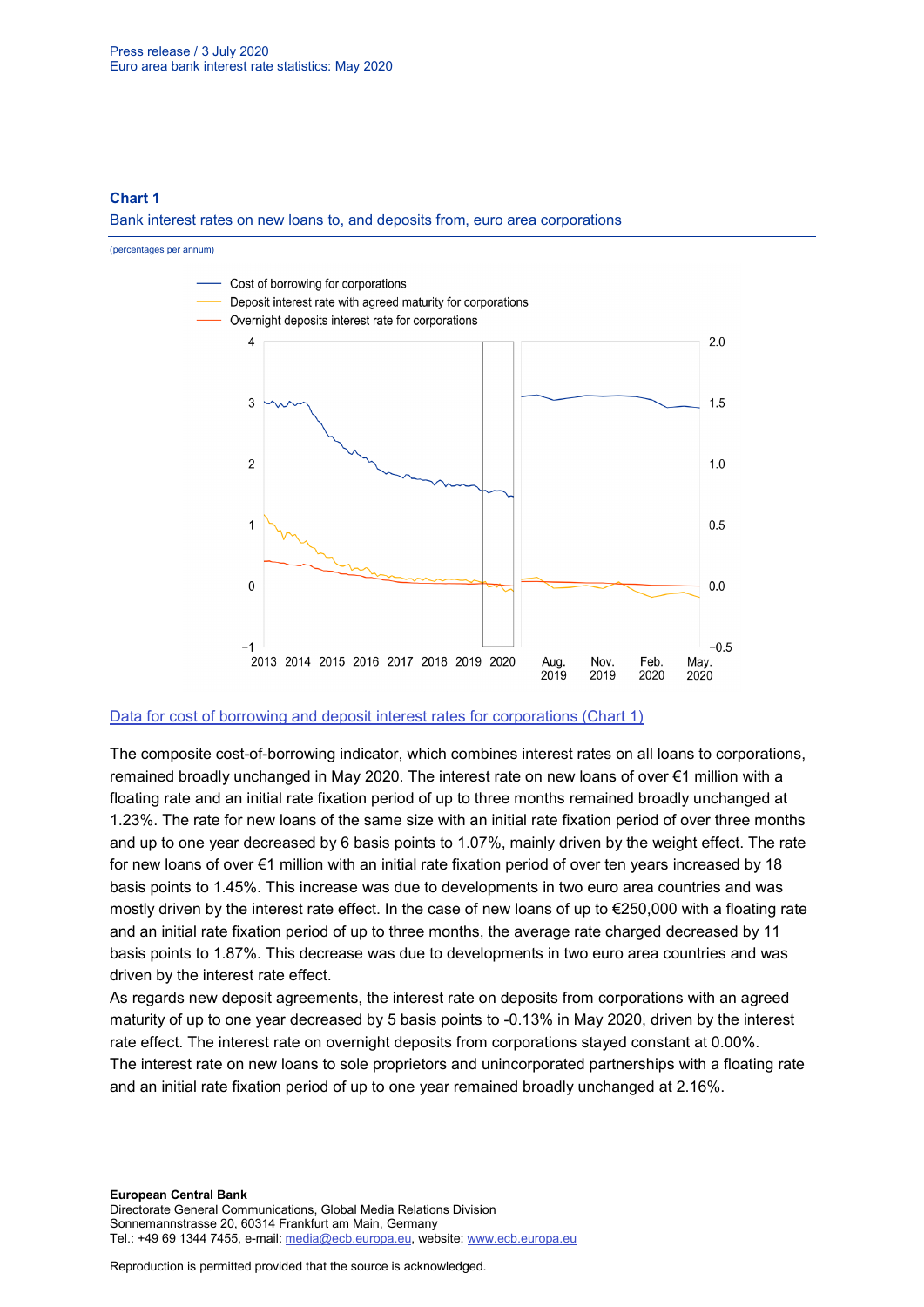## **Table 1**

Bank interest rates for corporations

|                                                                           |              |                                         | <b>Bank interest rates</b> | <b>New business volumes</b><br>(EUR billions) |              |              |              |
|---------------------------------------------------------------------------|--------------|-----------------------------------------|----------------------------|-----------------------------------------------|--------------|--------------|--------------|
|                                                                           |              | Month-on-month change<br>(basis points) |                            |                                               |              |              |              |
|                                                                           | May.<br>2020 |                                         | Interest<br>rate effect    | Weight<br>effect                              | May.<br>2020 | Apr.<br>2020 | May.<br>2019 |
| <b>Corporations</b>                                                       |              |                                         |                            |                                               |              |              |              |
| Composite cost-of-borrowing indicator                                     | 1.46%        | -1                                      | -2                         | o                                             | 281.17       | 280.94       | 263.28       |
| Loans of over€1M with a floating rate and i.r.f. of up to 3 months        | 1.23%        | $+1$                                    | 0                          | $+1$                                          | 97.76        | 122.77       | 113.56       |
| Loans of over€1M with an i.r.f. of over3 months and up to 1 year          | 1.07%        | -6                                      | $-2$                       | $-5$                                          | 38.33        | 40.75        | 24.49        |
| Loans of over€1M with an i.r.f. of over 10 years                          | 1.45%        | $+18$                                   | $+15$                      | $+3$                                          | 7.46         | 9.69         | 6.67         |
| Loans of up to $€0.25M$ with a floating rate and i.r.f. of up to 3 months | 1.87%        | $-11$                                   | $-11$                      | $+1$                                          | 15.92        | 15.81        | 20.82        |
| Composite interest rate for new deposits with agreed maturity             | $-0.10%$     | -5                                      | $\overline{\mathcal{A}}$   | o                                             | 97.35        | 86.90        | 52.06        |
| Deposits with an agreed maturity of up to one year                        | $-0.13%$     | -5                                      | $-5$                       | o                                             | 91.15        | 82.00        | 46.19        |
| Overnight deposits*                                                       | 0.00%        | 0                                       | 0                          | 0                                             | 2.234.09     | 2.134.62     | 1,862.92     |
| Sole proprietors and unincorporated partnerships                          |              |                                         |                            |                                               |              |              |              |
| Loans with a floating rate and i.r.f. of up to one year                   | 2.16%        | $-2$                                    | $+6$                       | -7                                            | 3.30         | 4.26         | 3.90         |

i.r.f. = initial rate fixation

\* For this instrument category, the concept of new business is extended to the whole outstanding amounts and therefore the business volumes are not comparable with those of the other categories. Outstanding amounts data are derived from the ECB's monetary financial institutions balance sheet statistics.

[Data for bank interest rates for corporations \(Table 1\)](http://sdw.ecb.europa.eu/browseSelection.do?type=series&q=MIR.M.U2.B.A2I.AM.R.A.2240.EUR.N+MIR.M.U2.B.A2A.D.R.1.2240.EUR.N+MIR.M.U2.B.A2A.Q.R.1.2240.EUR.N+MIR.M.U2.B.A2A.P.R.1.2240.EUR.N++MIR.M.U2.B.A2A.D.R.2.2240.EUR.N++MIR.M.U2.B.L22.F.R.A.2240.EUR.N++MIR.M.U2.B.A2D.F.R.A.2253.EUR.N+MIR.M.U2.B.L22.A.R.A.2240.EUR.N+MIR.M.U2.B.L21.A.R.A.2240.EUR.N+&node=SEARCHRESULTS&ec=&oc=&rc=&cv=&pb=&dc=&df=)

# Bank interest rates for households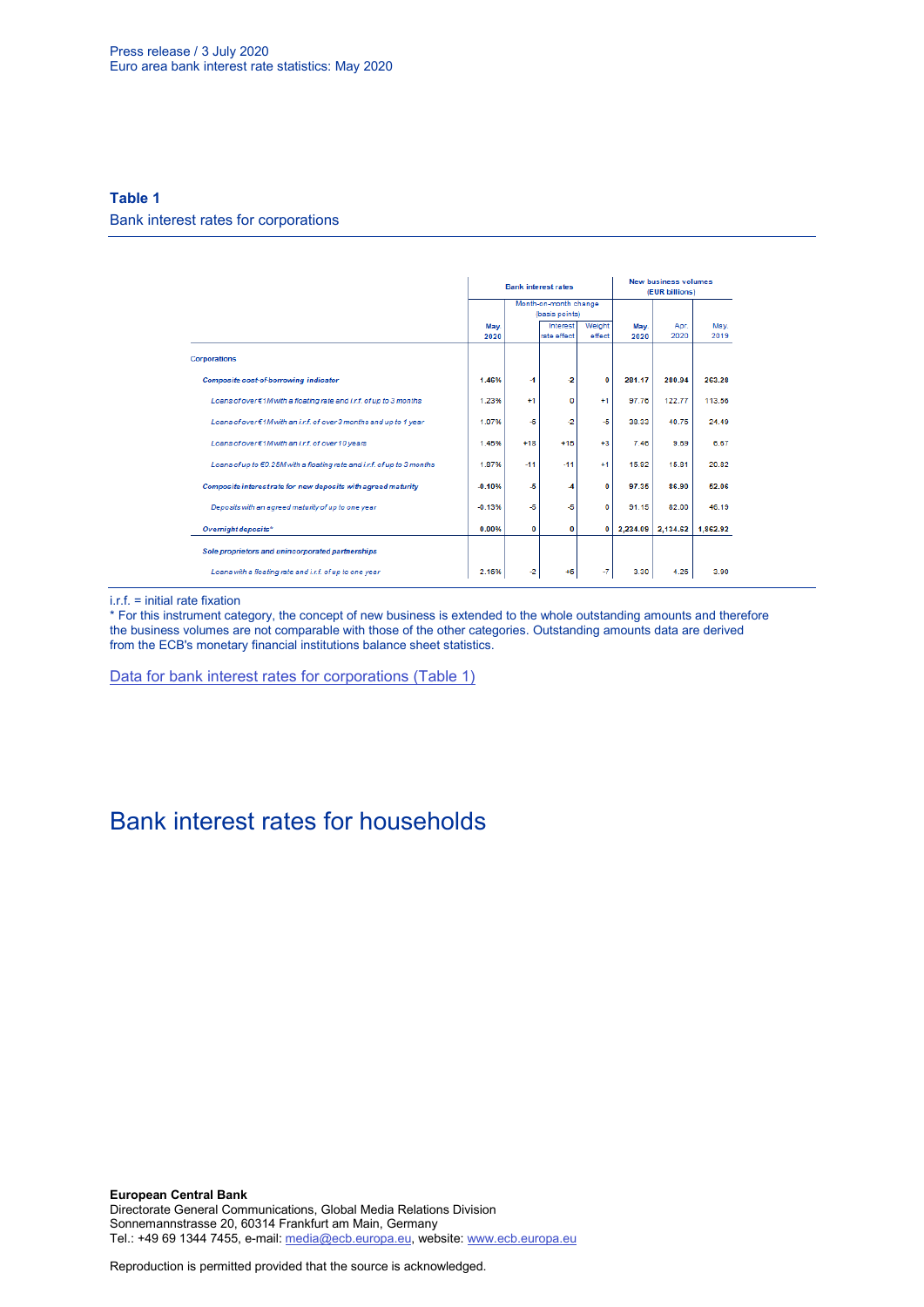## **Chart 2**

Bank interest rates on new loans to, and deposits from, euro area households

(percentages per annum)



### [Data for cost of borrowing and deposit interest rate for households \(Chart 2\)](http://sdw.ecb.europa.eu/browseSelection.do?type=series&q=MIR.M.U2.B.L22.A.R.A.2250.EUR.N+MIR.M.U2.B.A2C.AM.R.A.2250.EUR.N+MIR.M.U2.B.L21.A.R.A.2250.EUR.N&node=SEARCHRESULTS)

The composite cost-of-borrowing indicator, which combines interest rates on all loans to households for house purchase, remained broadly unchanged in May 2020. The interest rate on housing loans with an initial rate fixation period of over ten years stayed more or less constant at 1.41%. The interest rate on loans for house purchase with a floating rate and an initial rate fixation period of up to one year increased by 17 basis points to 1.47%. This increase was due to developments in two euro area countries and was mainly driven by weight effect. The interest rate on housing loans with an initial rate fixation period of over one and up to five years rose by 4 basis points to 1.58%, driven by the interest rate effect. The interest rate on loans for house purchase with an initial rate fixation period of over five and up to ten years also increased by 4 basis points to 1.40%, driven by the weight effect. In the same period, the interest rate on new loans to households for consumption fell by 4 basis points to 5.12%, driven by the interest rate effect.

As regards new deposits from households, the interest rate on deposits with an agreed maturity of up to one year remained broadly unchanged at 0.20% in May 2020. The interest rate on deposits redeemable at three months' notice and on overnight deposits from households showed no change at 0.36% and at 0.02%, respectively.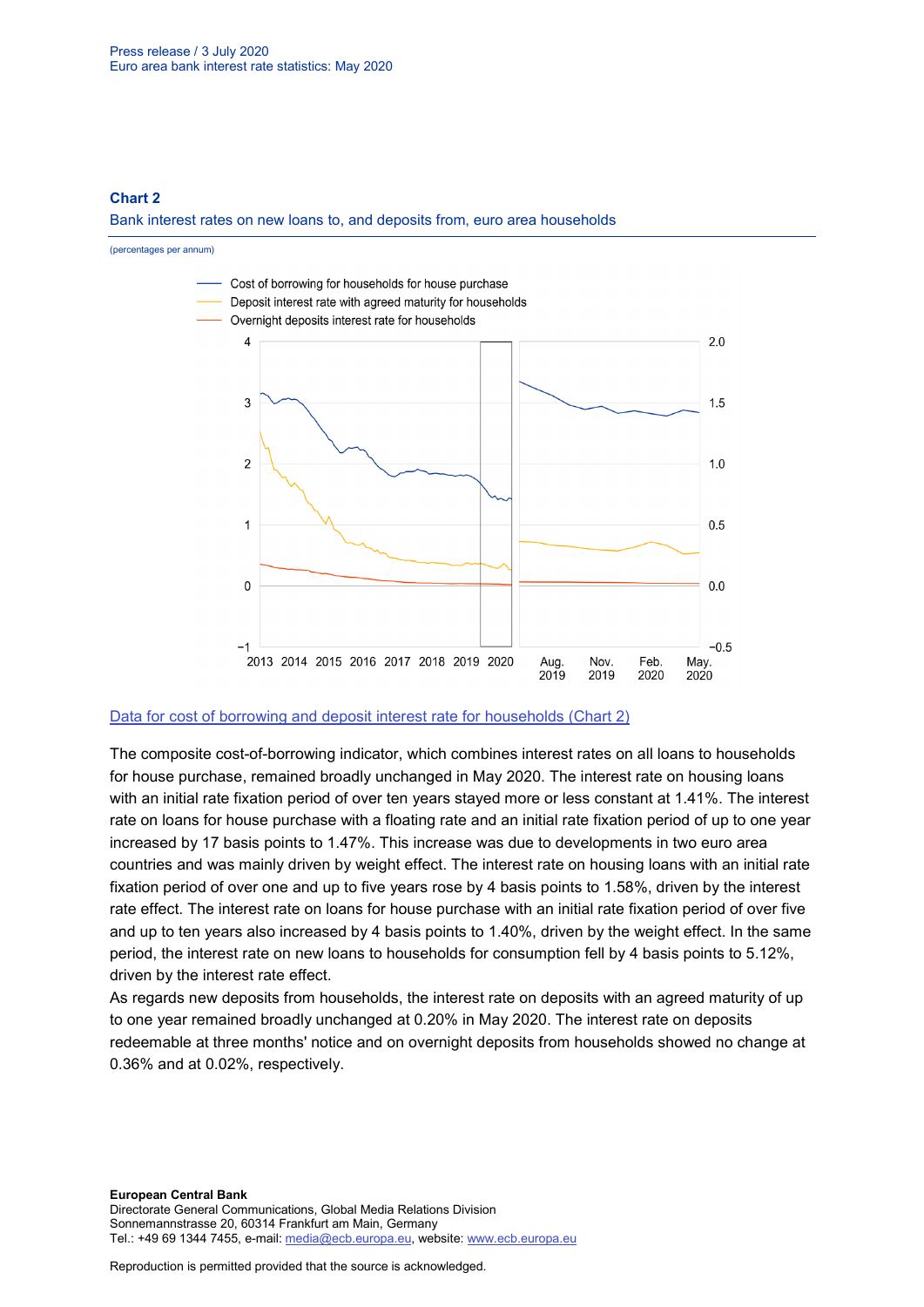## **Table 2**

#### Bank interest rates for households

|                                                                               |              |                                         | <b>Bank interest rates</b> | <b>New business volumes</b><br>(EUR billions) |              |                              |              |
|-------------------------------------------------------------------------------|--------------|-----------------------------------------|----------------------------|-----------------------------------------------|--------------|------------------------------|--------------|
|                                                                               |              | Month-on-month change<br>(basis points) |                            |                                               |              |                              |              |
|                                                                               | May.<br>2020 |                                         | Interest<br>rate effect    | Weight<br>effect                              | May.<br>2020 | Apr.<br>2020                 | May.<br>2019 |
| <b>Households</b>                                                             |              |                                         |                            |                                               |              |                              |              |
| Composite cost-of-borrowing indicator for house purchase                      | 1.42%        | $\cdot$ <sub>2</sub>                    | $-2$                       | $\Omega$                                      | 7595         | 75.46                        | 68.99        |
| Loans for house purchase with a floating rate and an i.r.f. of up to one year | 1.47%        | $+17$                                   | $+1$                       | $+16$                                         | 13.41        | 16.61                        | 14.58        |
| Loans for house purchase with an i.r.f. of over one and up to five years      | 1.58%        | $+4$                                    | $+5$                       | ٥                                             | 5.87         | 5.85                         | 7.51         |
| Loans for house purchase with an i.r.f. of overfive and up to ten years       | 1.40%        | $+4$                                    | O                          | $+5$                                          | 14.59        | 14.81                        | 13.55        |
| Loans for house purchase with an i.r.f. of overten years                      | 1.41%        | -3                                      | -4                         | $+2$                                          | 46.62        | 46.08                        | 37.76        |
| Loans for consumption                                                         | 5.12%        | $-4$                                    | -4                         | o                                             | 17.77        | 14.91                        | 25.81        |
| Composite interest rate for new deposits with agreed maturity                 | 0.27%        | $+1$                                    | $+1$                       | 0                                             | 37.88        | 36.51                        | 49.78        |
| Deposits with an agreed maturity of up to one year                            | 0.20%        | -2                                      | $-1$                       | $-1$                                          | 28.94        | 29.25                        | 36.83        |
| Deposits redeemable at notice of up to three months*                          | 0.36%        | 0                                       | 0                          |                                               |              | 0 2,329.27 2,307.56 2,262.37 |              |
| Overnight deposits**                                                          | 0.02%        | 0                                       | 0                          |                                               |              | 0 4.578.29 4.514.17 4.116.93 |              |

i.r.f. = initial rate fixation

\* For this instrument category, the concept of new business is extended to the whole outstanding amounts and therefore the business volumes are not comparable with those of the other categories; deposits placed by households and corporations are allocated to the household sector. Outstanding amounts data are derived from the ECB's monetary financial institutions balance sheet statistics.

\*\* For this instrument category, the concept of new business is extended to the whole outstanding amounts and therefore the business volumes are not comparable with those of the other categories. Outstanding amounts data are derived from the ECB's monetary financial institutions balance sheet statistics.

[Data for bank interest rates for households \(Table 2\)](http://sdw.ecb.europa.eu/browseSelection.do?type=series&q=MIR.M.U2.B.A2C.AM.R.A.2250.EUR.N%2cMIR.M.U2.B.A2C.F.R.A.2250.EUR.N%2cMIR.M.U2.B.A2C.P.R.A.2250.EUR.N%2cMIR.M.U2.B.A2B.A.R.A.2250.EUR.N%2cMIR.M.U2.B.A2C.I.R.A.2250.EUR.N%2cMIR.M.U2.B.A2C.O.R.A.2250.EUR.N%2cMIR.M.U2.B.L22.F.R.A.2250.EUR.N%2cMIR.M.U2.B.L23.D.R.A.2250.EUR.N%2cMIR.M.U2.B.L22.A.R.A.2250.EUR.N%2cMIR.M.U2.B.L21.A.R.A.2250.EUR.N&node=SEARCHRESULTS&ec=&oc=&rc=&cv=&pb=&dc=&df=)

# Further information

Tables containing further breakdowns of bank interest rate statistics, including the composite cost-ofborrowing indicators for all euro area countries, are available from the ECB's Statistical Data [Warehouse.](http://sdw.ecb.europa.eu/reports.do?node=1000002880) A subset is visually presented in "Our statistics" at [www.euro-area-statistics.org.](http://www.euro-area-statistics.org/) The full set of bank interest rate statistics for both the euro area and individual countries can be downloaded from [SDW.](http://sdw.ecb.europa.eu/browse.do?node=9691123) More information, including the release calendar, is available under "Bank interest rates" in the statistics section of the [ECB's website.](http://www.ecb.europa.eu/stats/financial_markets_and_interest_rates/bank_interest_rates/mfi_interest_rates/html/index.en.html)

**For media queries, please contact [Alexandrine Bouilhet,](mailto:mailto:alexandrine.bouilhet@ecb.europa.eu) tel.: +49 69 1344 8949.**